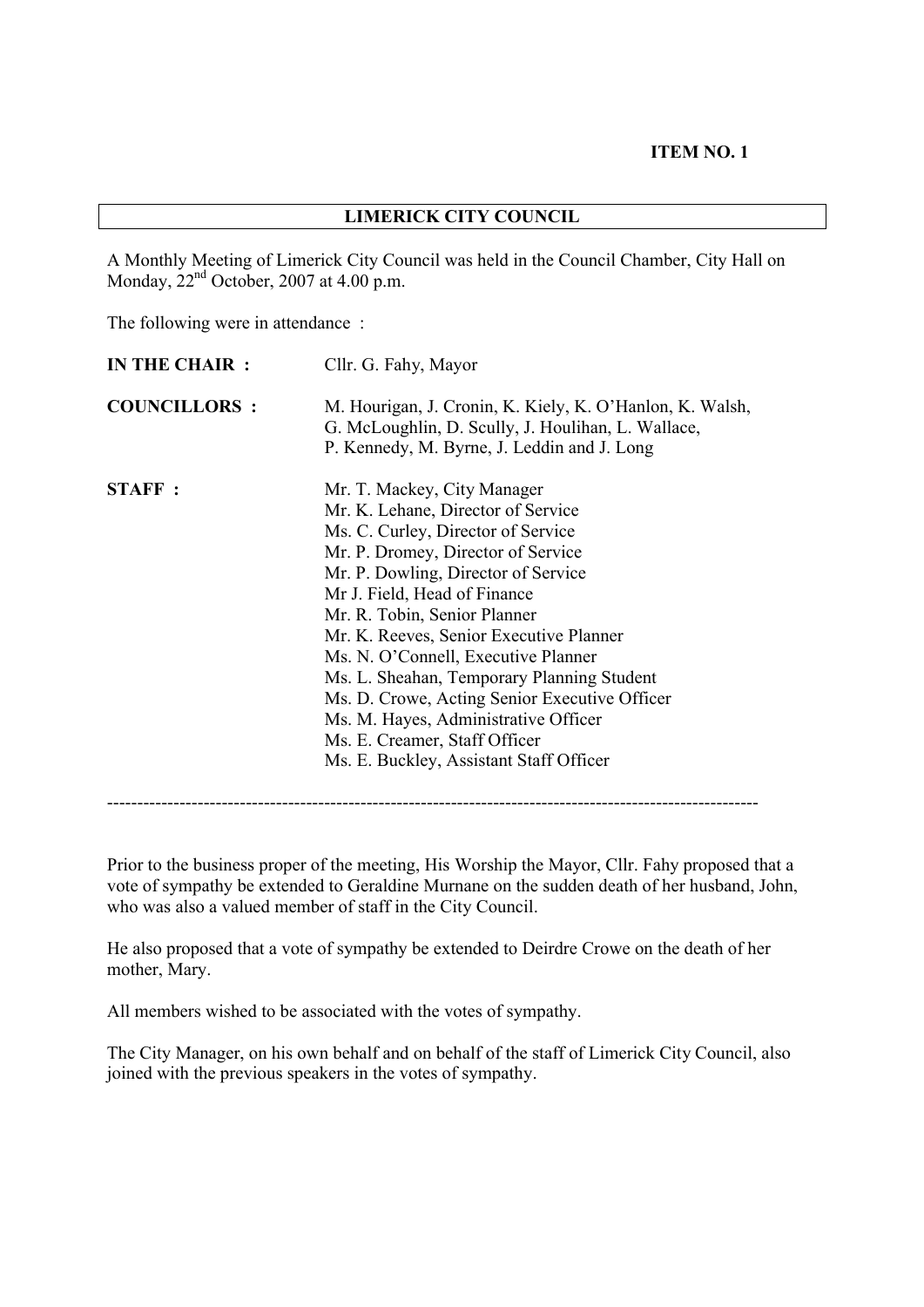### **1. MINUTES**

On the proposition of Cllr. Kiely, seconded by Cllr. Hourigan, it was unanimously agreed:

"That the Minutes of Monthly Meeting of Limerick City Council held on  $24<sup>th</sup>$  September, 2007, copies of which were circulated, be and the same are hereby confirmed".

In reply to Cllr. J. Leddin, the Director of Service (Social Policy and Housing) stated that most of the boarded up houses are in areas which will be subject to regeneration. The first meeting of the Regeneration Committee will be held on Wednesday 24<sup>th</sup> October, 2007 and all members will be invited to attend. It is not clear at present who will be funding the demolition of existing houses, however, all these matters will be addressed.

Cllr. J. Leddin said a special case should be made to the Department of the Environment, Heritage and Local Government to fund the refurbishment of boarded up houses. If such houses are not in the ownership of Limerick City Council then they should be acquired through Compulsory Purchase Order. He also suggested that persons living in the Regeneration areas should be written to outlining proposals for their area under the Regeneration Scheme.

In reply to Cllr. Kiely, the Director stated that Exclusion Orders were discussed at the recent Joint Policing Committee Meeting and there are ongoing discussions with relevant Gardai to progress further cases

The Head of Finance informed Cllr. J. Leddin that An Information Seminar on the City Centre Strategy was held two weeks ago at which reference was made to derelict sites, however, if members want a specific seminar on derelict sites, it can be organised.

In reply to Cllr. Long, the Senior Planner stated that the City Council spent one year considering the planning application for the Redemptorist Church and the decision on same was not a hasty one. More than likely this planning permission will be appealed to An Bord Pleanala and the Bord will then consider all traffic matters relating to the application.

Cllr. O'Hanlon asked that a correction be made to the minutes. He congratulated all on the restoration of St. John's Cathedral, not St. Mary's Cathedral and asked that the minute be amended accordingly.

In reply to Cllr. O'Byrne, the Senior Planner agreed to examine Tait's Clock and report back directly to the Councillor on the matter.

Cllr. J. Leddin asked that members be circulated with a copy of the letter sent to Minister Noel Dempsey expressing members disappointment at the contents of his letter dated  $17<sup>th</sup>$  September, 2007 regarding the withdrawal by Aer Lingus of it's Shannon to London Heathrow Air Service.

Members congratulated His Worship the Mayor, Cllr. Fahy on the rally organised last Saturday in the city in relation to the withdrawal of Aer Lingus of it's Shannon to London Heathrow Air Service.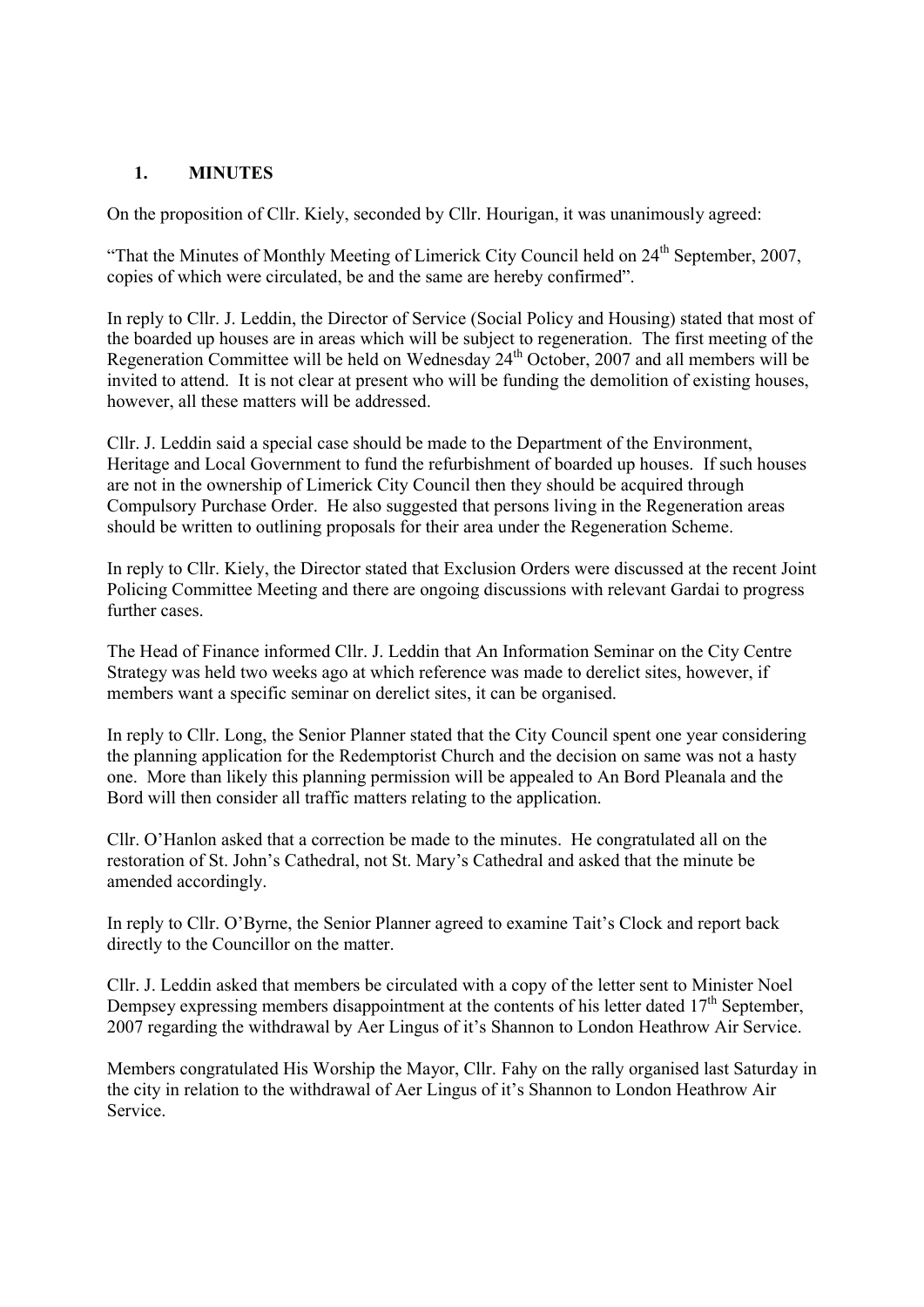### **2. MINUTES**

On the proposition of Cllr. Kiely, seconded by Cllr. Hourigan, it was unanimously agreed :

"That the Minutes of Special Meeting of Limerick City Council held on  $1<sup>st</sup>$  October, 2007, copies of which were circulated, be and the same are hereby confirmed".

### **3. MINUTES**

On the proposition of Cllr. Kiely, seconded by Cllr. Hourigan, it was unanimously agreed:

"That the Minutes of Special Meeting of Limerick City Council held on 8<sup>th</sup> October, 2007, copies of which were circulated, be and the same are hereby confirmed".

### **4. REPORT AND RECOMMENDATION, ENVIRONMENTAL STRATEGIC POLICY COMMITTEE MEETING HELD ON 1ST OCTOBER, 2007**

The Chairman's Report, Environmental Strategic Policy Committee Meeting held on 1<sup>st</sup> October, 2007 was noted.

It was proposed by Cllr. McLoughlin, seconded by Cllr. Kiely and unanimously agreed to approve the following Recommendation from the Environmental Strategic Policy Committee Meeting held on  $1<sup>st</sup>$  October, 2007 :

"To approve Report on the Environmental Improvement Initiatives Grant Scheme 2007".

Cllr. O'Hanlon stated that, in his opinion, the Chairman's Report does not give a full reflection of what went on at the Meeting and indicated that he has issues with the manner in which this Strategic Policy Committee is being chaired.

In reply to Cllr. Kiely, the Director of Service (Environment) stated that drainage works are proceeding in Shelbourne Park and pointed out that there will be a 12 – 18 month growing period when the Park cannot be used.

Cllr. Byrne asked that falling leaves be gathered and swept up on a daily basis. Pot holes and gullies are covered with the leaves and this has resulted in people falling into same as they are not visible.

The Director stated that leaves are gathered on a daily basis however, if there are specific areas that Cllr. Byrne is referring to, then she should inform the Director and that area can be targeted for extra attention.

Cllr. Cronin expressed concern at the Wild Geese Monument which is falling into disrepair and asked that it be repaired.

Cllr. Cronin asked that litter bins be provided in High Road between Peppers Corner and Thomond Park. He complimented the Parks Department on the work they carried out on the bridges over the last few months.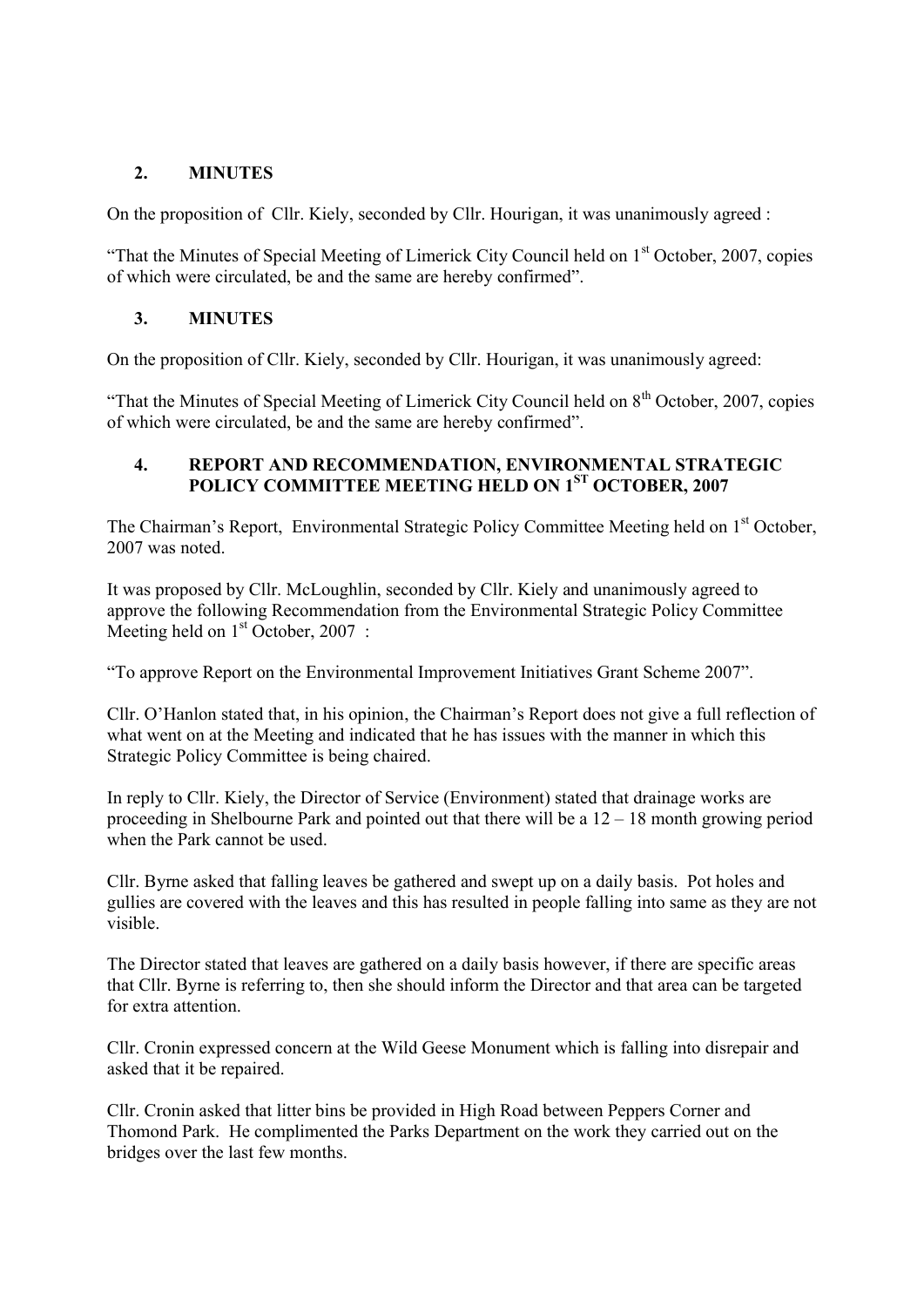Cllr. Kennedy asked that the Register of Tree Preservation Orders be located and made available for inspection.

In reply to Cllr. Houlihan, the Director of Service (Environment) stated that she will investigate the up to date position regarding the removal of railings surrounding Arthur's Quay Park.

Cllr. Houlihan expressed concern at dumping taking place at ESB Sub Stations and asked whose responsibility it is to remove such refuse.

In reply, the Director stated that it is usually the responsibility of the landowner however, she agreed to check the matter out and report back to Cllr. Houlihan.

Cllr. Houlihan pointed out that refuse is collected very early in the morning in some areas of the city and people can not let their bins out the night before because they will be burned and he asked if there are any bye laws governing collection times.

The Director stated that permits do not specify collection times, however, she agreed to check the matter out.

### **5. REPORT AND RECOMMENDATIONS, CULTURAL AND SPORTING STRATEGIC POLICY COMMITTEE MEETING HELD ON 8TH OCTOBER, 2007**

The Chairman's Report, Cultural and Sporting Strategic Policy Committee Meeting held on 8<sup>th</sup> October, 2007 was noted.

It was proposed by Cllr. Kiely, seconded by Cllr. Byrne and unanimously agreed to approve the following Recommendations from the Cultural and Sporting Strategic Policy Committee Meeting held on  $8^{th}$  October, 2007

| <b>Individual / Organisation</b>         | Amount    |  |
|------------------------------------------|-----------|--|
|                                          |           |  |
| The Cecilians                            | 500.00    |  |
| Limerick District Photographic Society   | 500.00    |  |
| Children's Book Festival                 | 600.00    |  |
| Limerick Choral Union                    | 500.00    |  |
| Sionna Festival of Music and Dance       | 500.00    |  |
| Pat Doran (book on Clune Lane Fishermen) | 500.00    |  |
| Stephen Ryan                             | 500.00    |  |
| <b>TOTAL</b>                             | €3,600.00 |  |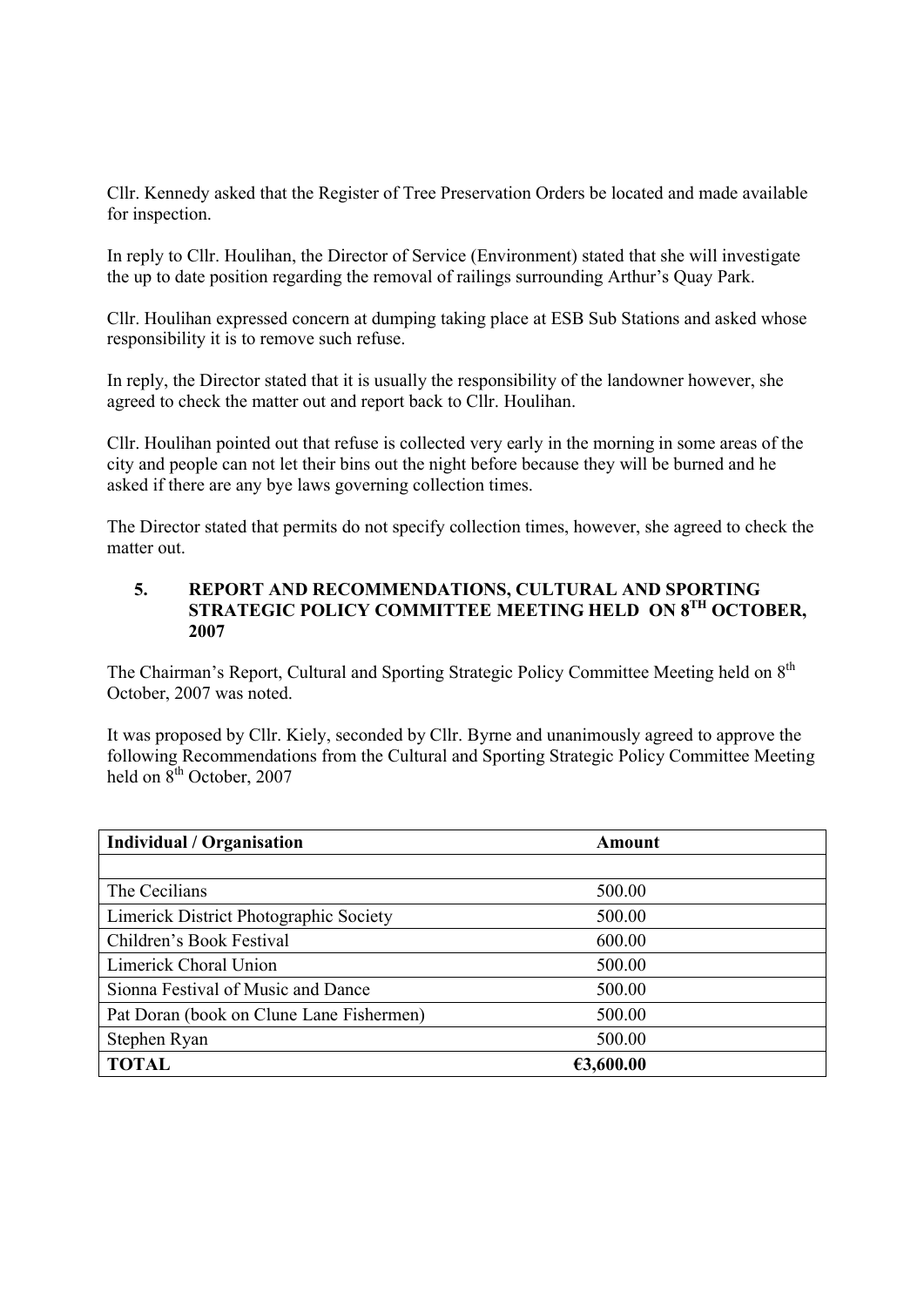"That Limerick City Council would give serious consideration to supporting the proposals presented by the Sports Council to the Cultural and Sporting SPC in the provision of matching funding to total  $€80,000 -$ 

- 1. Active Communities (Garryowen & Southill)  $E15k$
- 2. Sports Inclusion (disability sport programme support)  $E15k$
- 3. Community Youth Sport Officer (disadvantaged youth programme support)  $E15k$
- 4. City Council Grants for Sports Clubs and Groups  $-635,000$

This recommendation is made subject to funding being available in 2008".

Cllr. J. Leddin asked that members be circulated with a copy of the presentation made on Sport in Limerick and also presentation by Brendan Kenny. He enquired if these presentations were site specific and if Caledonian Park was mentioned. He enquired if Limerick City Council is discussing it's plans for the areas with Regeneration Companies and Sporting Authorities.

The Director of Service (Community and Enterprise) assured Cllr. J. Leddin that discussions have taken place with the Regeneration Companies and will continue to do so. There are ongoing issues in relation to Caledonian Park, however, discussions will continue in relation to same. Caledonian Park is also included in the City Centre Strategy.

Cllr. J. Leddin paid tribute to the new state of the art library in Moyross and enquired if there are any plans for a new library in the city centre.

The Director indicated that an alternative location for the City Centre Library has been looked at but no suitable location identified yet.

Cllr. O'Hanlon expressed concern at stolen cars and caravans being burnt out or dumped in the three football pitches in Garryowen. If staff are not available to remove these then a private company should be hired. Mounds of earth should be placed around these pitches and a footpath provided outside the mounds. He asked that the Director would meet with the Ward Councillors and Committee Members to discuss these vandalism problems and identify solutions to deal with the matter.

Cllr. Long pointed out that Weston Villa Football Club made an application for a lease to Limerick City Council but were refused as the area is scheduled for redevelopment hence they are not in a position to apply for grants. He asked that consideration be given to finding an alternative location for them.

## **6. CORRESPONDENCE**

His Worship the Mayor, Cllr. Fahy stated that due to a Meeting of the Joint Policing Forum on Monday 15<sup>th</sup> October, 2007 the Area Meetings did not take place. He proposed that Area 1 and 2 Meeting take place at  $3.00$  p.m. on Monday,  $5<sup>th</sup>$  November, 2007 and Area 3 and 4 Meeting take place at  $3.00$  p.m. on Monday,  $12<sup>th</sup>$  November, 2007.

This was unanimously agreed.

Submitted invitation from the Royal British Legion to attend the Annual Remembrance Ceremony at The War Memorial, Pery Square at 10.15 a.m. on Sunday,  $11<sup>th</sup>$  November, 2007 and the Remembrance Service at St. Mary's Cathedral at  $11.00$  a.m. on Sunday,  $4<sup>th</sup>$  November, 2007.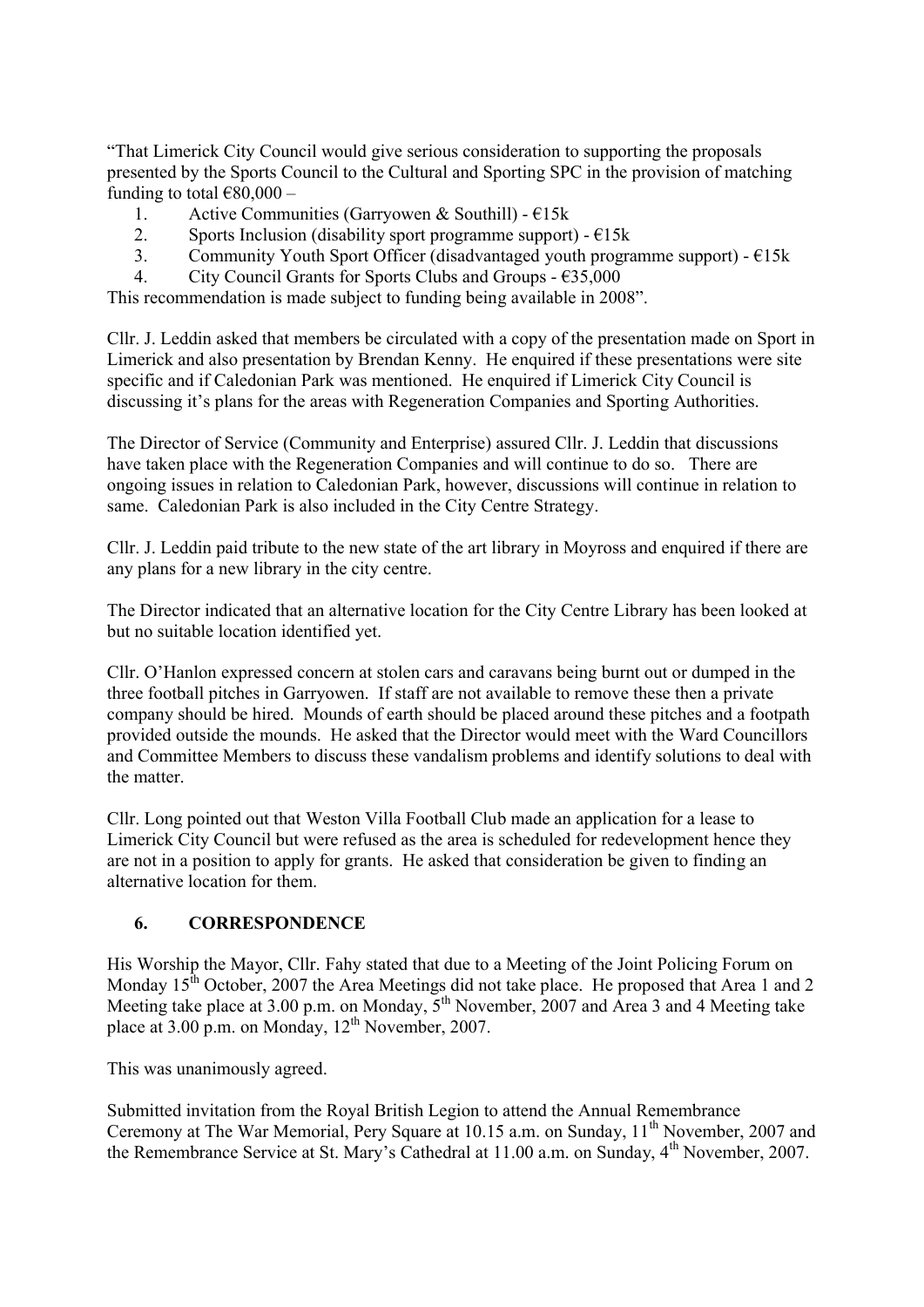It was unanimously agreed to accept this invitation and to robe for the occasion.

Submitted list of Tenders opened in respect of the following :

Residential Ionisation and Optical Smoke Alarm Devices Truck Main Installation – Dock Road Caherdavin New Footpath and Retaining Wall at Upper Carey's Road, Limerick.

## **7. FINANCIAL STATEMENT**

Submitted Financial Statement for the month of September, 2007, which was adopted unanimously on the proposition of Cllr. Kiely, seconded by Cllr. Walsh.

## **8. PARTICIPATION BY MEMBERS AT CONFERENCES**

It was proposed by Cllr. Walsh, seconded by Cllr. Kiely and unanimously agreed to approve participation by members at the following conferences :

EU Town Twinning Conference "Youth in Europe through Town Planning" To be held in St. Patrick's Centre, Market Street, Downpatrick, Co. Down  $25^{th} - 27^{th}$  October, 2007. Estimated Travel and Subsistence per member : €849.75 Conference Fee : £139.00 Sterling

Major Economic developed focused Conference "Gateway Status – What's it worth" To be held in Ballymascanlon House Hotel, Dundalk, Co. Louth 1st November, 2007 Estimated Travel and Subsistence per member : €592.42 Conference Fee : €175.00

The Ceifin Centre for Values-led Change 10<sup>th</sup> Anniversary Ceifin Conference "Tracking The Tiger – A Decade of Change" To be held in The West County Hotel and Conference Centre, Ennis, Co. Clare  $6<sup>th</sup> - 7<sup>th</sup>$  November, 2007 Estimated Travel and Subsistence per member :  $\epsilon$ 200.19 Conference Fee : €320.00

Comhar SDC National Conference "Making it Happen – Towards a Sustainable Ireland" To be held in The Radisson SAS, St. Helen's Hotel, Stillorgan Road, Dublin  $7<sup>th</sup> - 8<sup>th</sup>$  November, 2007 Estimated Travel and Subsistence per member :  $€465.14$ Conference Fee : €300.00

Local Government Anti-Poverty Learning Network Seminar "An inclusive approach to the integration of new communities" To be held in The Tullamore Court Hotel, Tullamore, Co. Offaly 8<sup>th</sup> November, 2007 Estimated Travel and Subsistence per member :  $\epsilon$ 324.87 Conference Fee  $\cdot$   $\in$  75.00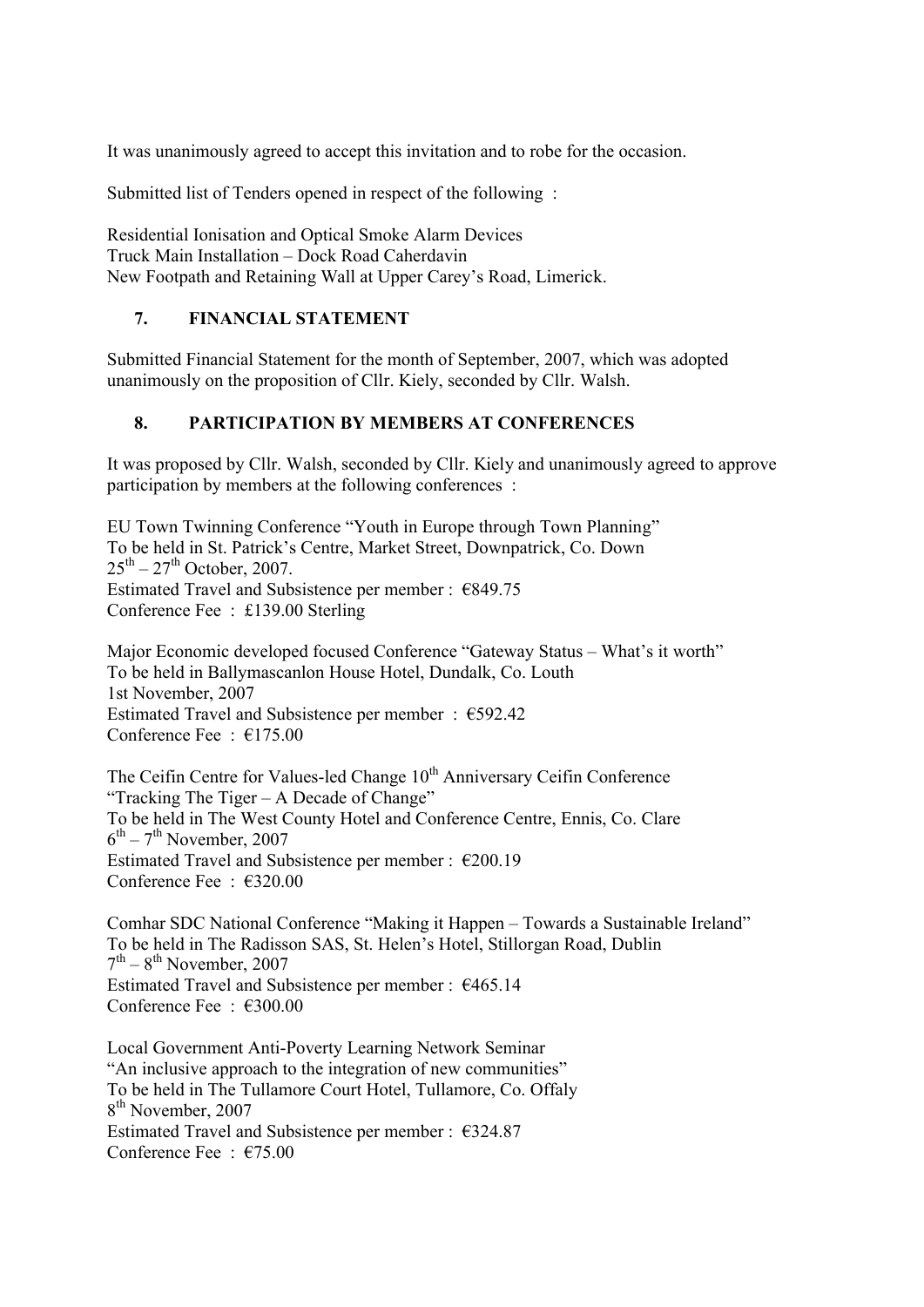Irish Walled Towns Network (IWTN) Meeting To be held in Dobbs Room, Carrickfergus Town Hall, Carrickfergus, Co. Antrim  $15<sup>th</sup> - 16<sup>th</sup>$  November, 2007 Estimated Travel and Subsistence per member : €753.47 Conference Fee : No Fee

National Association of Councillors Annual Conference "Power to the People – Working with Local Communities" To be held in The Ramada Hotel, Belfast  $16^{th}$  –  $18^{th}$  November, 2007 Estimated Travel and Subsistence per member : €867.94 Conference Fee : £345.00 Sterling plus VAT

Drogheda Cross Border Focus – A Future for Co-Operation : A political discussion programme for Cross Border and Cross Community Participants" To be held in The City North Hotel, Gormanston, Drogheda, Co. Louth  $24<sup>th</sup> - 25<sup>th</sup>$  November, 2007 Estimated Travel and Subsistence per member :  $€537.87$ Conference Fee : €140.00

Confederation of European Councillors "Tackling Poverty and Social Need in Ireland, North and South" To be held in The Killyhevlin Hotel, Enniskillen, Co. Fermanagh  $7<sup>th</sup>$  December, 2007 Estimated Travel and Subsistence per member :  $€587.23$ Conference Fee : €190.00

## **9. ESTABLISHMENT OF AN AUDIT COMMITTEE**

It was proposed by Cllr. Kiely, seconded by Cllr. Walsh and unanimously agreed to approve City Manager's Report regarding the establishment of an Audit Committee (deferred at Monthly Meeting of Limerick City Council held on 24<sup>th</sup> September, 2007).

It was unanimously agreed that the Party Leaders nominate the Retired Councillor.

**10. TRANSFER OF CLLR. LONG FROM ECONOMIC POLICY DEVELOPMENT AND FUTURE PLANNING SPC TO CULTURAL AND SPORTING SPC AND TRANSFER OF CLLR. SCULLY FROM CULTURAL AND SPORTING SPC TO ECONOMIC POLICY DEVELOPMENT AND FUTURE PLANNING SPC**

It was proposed by Cllr. Kiely, seconded by Cllr. Byrne and unanimously agreed to approve the transfer of Cllr. Jim Long from membership of the Economic Policy Development and Future Planning Strategic Policy Committee to the Cultural and Sporting Strategic Policy Committee and the transfer of Cllr. Diarmuid Scully from the Cultural and Sporting Strategic Policy Committee to the Economic Policy Development and Future Planning Strategic Policy **Committee**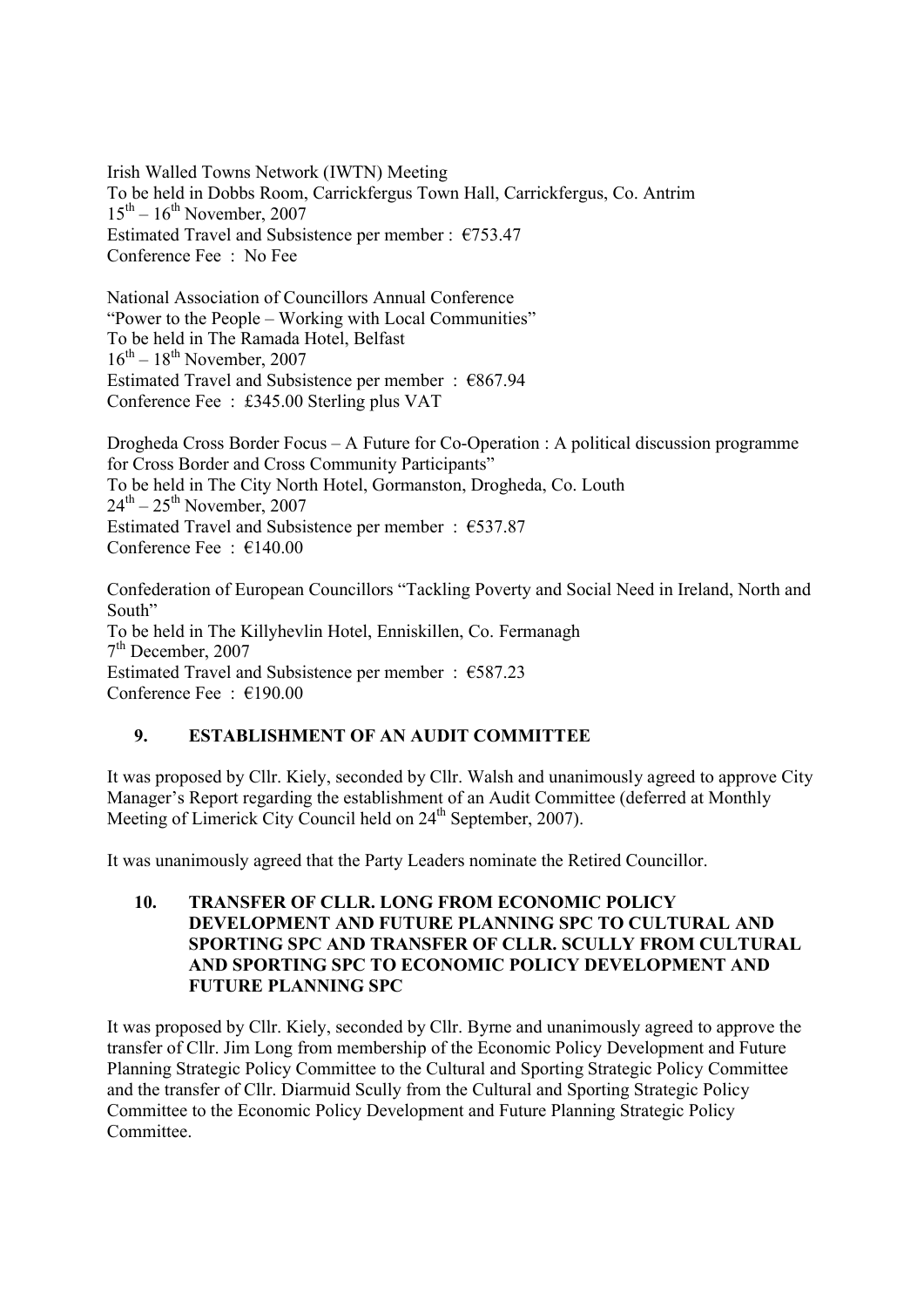### **11. DRAFT CITY CENTRE STRATEGY**

It was proposed by Cllr. Kiely, seconded by Cllr. Kennedy and unanimously agreed to approve the publishing for consultation of the Draft City Centre Strategy.

The City Manager thanked all the staff involved in the production of the Draft City Centre Strategy which shows tremendous vision. He added that members of the public and the Elected Representatives were consulted widely on the Plan.

All members paid tribute to the City Manager and staff for the production of the Draft City Centre Strategy which is very clear and concise and is a blueprint for future developments in the city.

Cllr. Long asked that the three primary schools in the Mulgrave Street area be taken into consideration when introducing the orbital route in this area as it will generate extra traffic.

Cllr. Scully asked that two derelict properties in Lelia Street be looked at as part of the City Centre Strategy.

Cllr. Hourigan said preservation standards for the Georgian quarter of the city should be incorporated in the City Development Plan.

Cllr. Byrne expressed concern at some of the shop fronts in the Georgian area of the city which are not in keeping with the area.

Cllr. O'Hanlon pointed out that there is a need for CCTV cameras in the Park Canal corridor. He asked that the apartment block at the corner of Lelia Street and Clare Street be demolished.

Cllr. Cronin pointed out that cycle lanes can be very dangerous and asked that they be examined again. In his opinion, no more retailing should be allowed in the outskirts of the city.

Cllr. Kiely welcomed the proposed redevelopment of the Arthurs Quay area and said he would welcome the inclusion of the Park in this proposal.

The Head of Finance thanked members for their kind words and paid tribute also to the staff of the Planning and Development Department for their efforts in the compilation of the Draft City Centre Strategy. He informed members that the removal of traffic at night in the nightclub quarter is being looked at. He agreed to take on board members comments in relation to the Georgian area of the city and also agreed to look at cycle lanes in the city. It is not in the control of Limerick City Council to stop retailing development in the outskirts of the city as it is not in it's jurisdiction.

His Worship the Mayor, Cllr. Fahy reiterated what the previous speakers said and welcomed their views. He appealed to all stakeholders and the public to make their views known in relation to this very important document.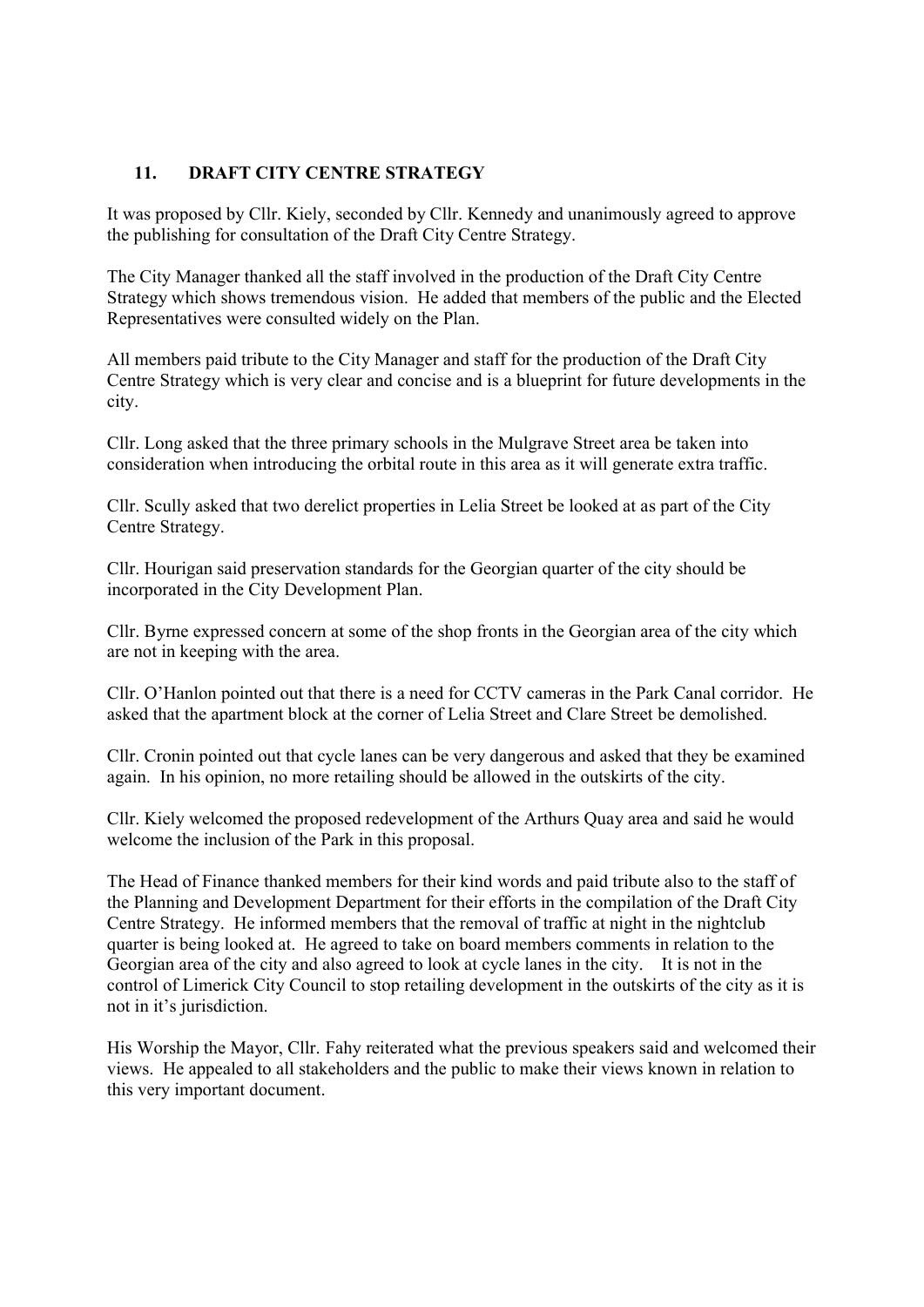### **12. PLANNING PROPOSALS AND DECISIONS**

The Meeting noted the list of planning proposals under consideration at  $13<sup>th</sup>$  October, 2007 and Decisions taken from 17<sup>th</sup> September, 2007 to 13th October, 2007.

Cllr. J. Leddin stated that a number of residents have expressed concern in relation to 07/383 change of use of existing pub area to use as a pizzeria at Ashdown Centre, Ashbourne Avenue, South Circular Road, as this is a residential area.

In reply, the Senior Planner stated that this proposed development is for a take away pizzeria attached to a pub. He agreed that it could cause a problem as it is in a residential area, however, he added that he would examine the application very carefully.

Cllr. J. Leddin expressed concern that planning permission was granted in respect of development of 280 apartments by Redemptorists Fathers and asked for a copy of the proposed master traffic report. He also asked if a master plan has been drawn up for the whole area.

Cllr. Kennedy pointed out that if refused by Limerick City Council this application would probably have been appealed to An Bord Pleanala. In his opinion, the Planning and Development Department acted with diligence in this matter. However, he was disappointed that the applicants and developer did not accept the original planning permission.

Cllr. Long also voiced his opposition to the granting of planning permission to the Redemptorists Fathers and due to the traffic problems which will arise as a result of this development, he will be supporting the residents when they lodge an objection with An Bord Pleanala.

In reply, the Senior Planner stated that if Limerick City Council refused planning permission for the apartment development by the Redemptorists Fathers, they would appeal to An Bord Pleanala and they would probably grant planning permission without being aware of the concerns of the general public. By granting planning permission concerns were highlighted and several requirements were imposed for the management of the proposed complex. He pointed out that reports in relation to this proposed development may be viewed in the Planning and Development Department.

In reply to Cllr. Cronin, the Senior Planner indicated that the development at the rear of the Woodworkers Store in Sexton Street North involves the demolition of a house and erection of a small housing development which will exit onto Sexton Street North. A planning application has been submitted for this development and plans are available for inspection.

Cllr. Kiely asked that the Senior Planner meet with the Ward Councillors before a decision is made on this application.

Cllr. Cronin expressed concern regarding the erection of a mast by Fine Wines in Thomondgate and was informed by the Senior Planner that the City Council's concerns regarding the mast have been relayed to Fine Wines and further action will be taken if compliance is not forthcoming.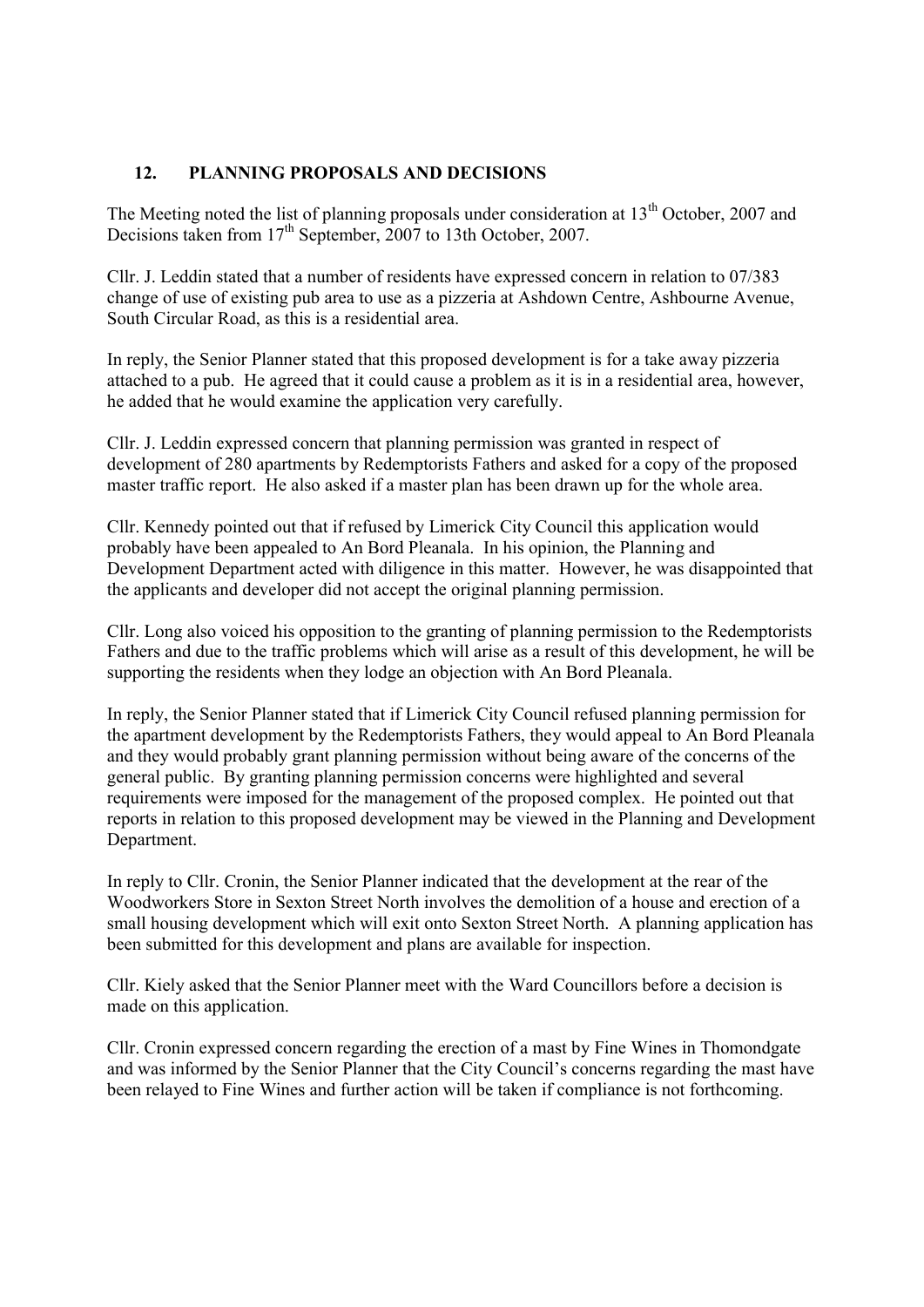In reply to Cllr. Byrne, the Director of Service (Transportation and Infrastructure) stated that a report is presently being prepared on green routes in the city and will be circulated to members shortly.

# **13. AN BORD PLEANALA**

The Meeting noted the Decisions taken by An Bord Pleanala from  $17<sup>th</sup>$  September, 2007 to  $13<sup>th</sup>$ October, 2007.

# **14. REPORT FROM CITY MANAGER DATED 16TH OCTOBER, 2007**

Submitted Report from Director of Service dated 16<sup>th</sup> October, 2007, which was adopted unanimously on the proposition of Cllr. Kiely, seconded by Cllr. Walsh :

"Construction of 8 no. affordable three bedroom two storey houses together with ancillary site and development works at  $1 - 8$  Pike Avenue, Garryowen, Limerick". (C07/3)

# **15. REPORT FROM CITY MANAGER DATED 17TH OCTOBER, 2007**

Submitted Report from Director of Service dated  $17<sup>th</sup>$  October, 2007 which was adopted on the proposition of Cllr. McLoughlin, seconded by Cllr. Kiely :

"Construction of a 700 square skateboard park with fencing and ancillary works at Mount Kennett, Dock Road, Limerick". (C07/5)

Cllr. Kennedy agreed this is a very important and desirable amenity, however, there are many issues raised here and submissions and observations submitted. This proposed development would have a lot of implications for the area, e.g. traffic, possible anti-social behaviour, concerns of the business community in the area, health and safety and noise issues. He suggested a site inspection prior to a decision being made and then the matter brought back to the November City Council Meeting.

All members welcomed and supported this proposed development and added that this proposal should proceed as soon as possible as it has been dragging on a long time.

Cllr. O'Hanlon pointed out that when looking at funding for the skateboard park all sporting organisations should be treated in an equal manner.

Cllr. Long asked that the Dockers Monument be erected in conjunction with the proposed skateboard park.

Cllr. Hourigan expressed disappointment at the allocation received from the Department for the provision of a skateboard park which will leave a shortfall and he expressed hope that other recreational facilities will not suffer as a result.

Cllr. Scully stressed the importance of this much needed youth facility and he paid tribute to Cllr. Ryan who done everything to progress this proposal.

Cllr. Byrne asked that litter bins be provided in the skateboard park.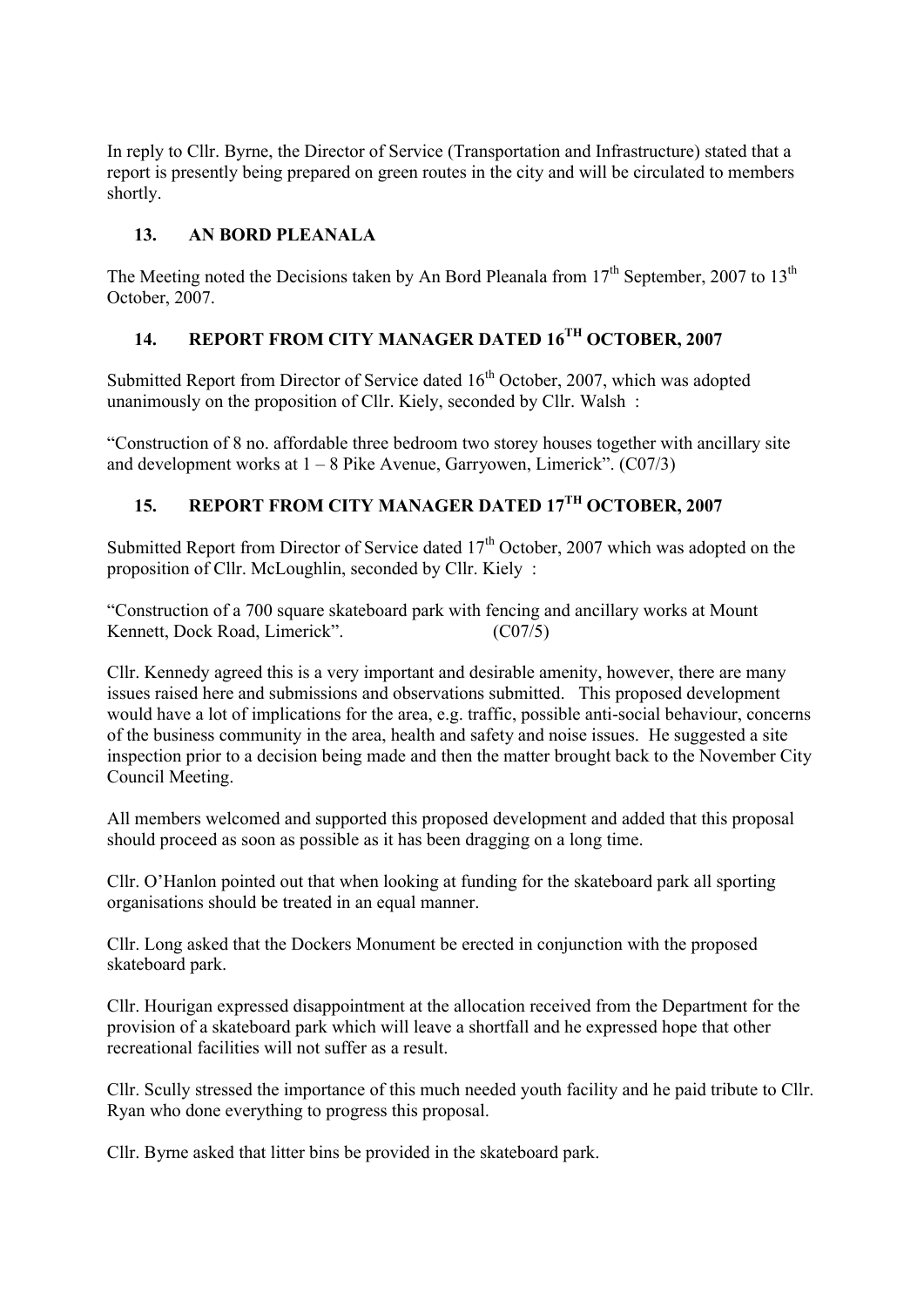The Director of Service (Community and Enterprise) stated that the tendering process for the skateboard park will commence before Christmas. It will take two months to build so should be up and running late spring or early summer of next year. He pointed out that he is having discussions at present with the Arts Officer regarding the erection of the Dockers Monument which should be erected in tandem with the skateboard park.

# **16. NOTICE OF MOTION**

Submitted the following Notice of Motion, due notice of which was given, which was referred to the relevant Area Meeting :

"That Limerick City Council, arising from the sale of six and a half acres of the Bishop's Palace, North Circular Road, would carry out a survey of the trees to ensure that the tree line is maintained and a tree preservation order placed on the rarer species".

Signed : Cllr. Michael Hourigan

# **17. NOTICE OF MOTION**

Submitted the following Notice of Motion, due notice of which was given, which was referred to the relevant Area Meeting :

"That Limerick City Council will take action for the removal of the reeds in the wild life sanctuary in Westfields and that the inflow and outflow of water be rectified".

Signed : Cllr. Michael Hourigan

# **18. NOTICE OF MOTION**

Submitted the following Notice of Motion, due notice of which was given, which was referred to the relevant Area Meeting :

"In view of the improvements being carried out on O'Callaghan Strand

- (i) attention would be given by Limerick City Council to the cleaning and maintaining of the area under Shannon Bridge.
- (ii) That the walk known as Cleeves Bank would be seriously considered for upgrading, would be made safe for pedestrians and cyclists by clearing the brambles and cutting back some of the trees which are overgrown. This would give a better view to the River Shannon.
- (iii) That decking or landing stage areas would be installed or created as a matter of safety for oarsmen and all who sail on the Shannon River and for the enjoyment of people who study the flora and fauna of the estuary or those people who on their daily walk would need to relax or rest.

Finally, as the River Shannon is one of Limerick's biggest attractions, in conjunction with Limerick County Council, funding would be sought extending and making safe the river bank walk as far as the tunnel".

Signed : Cllr. Kathleen Leddin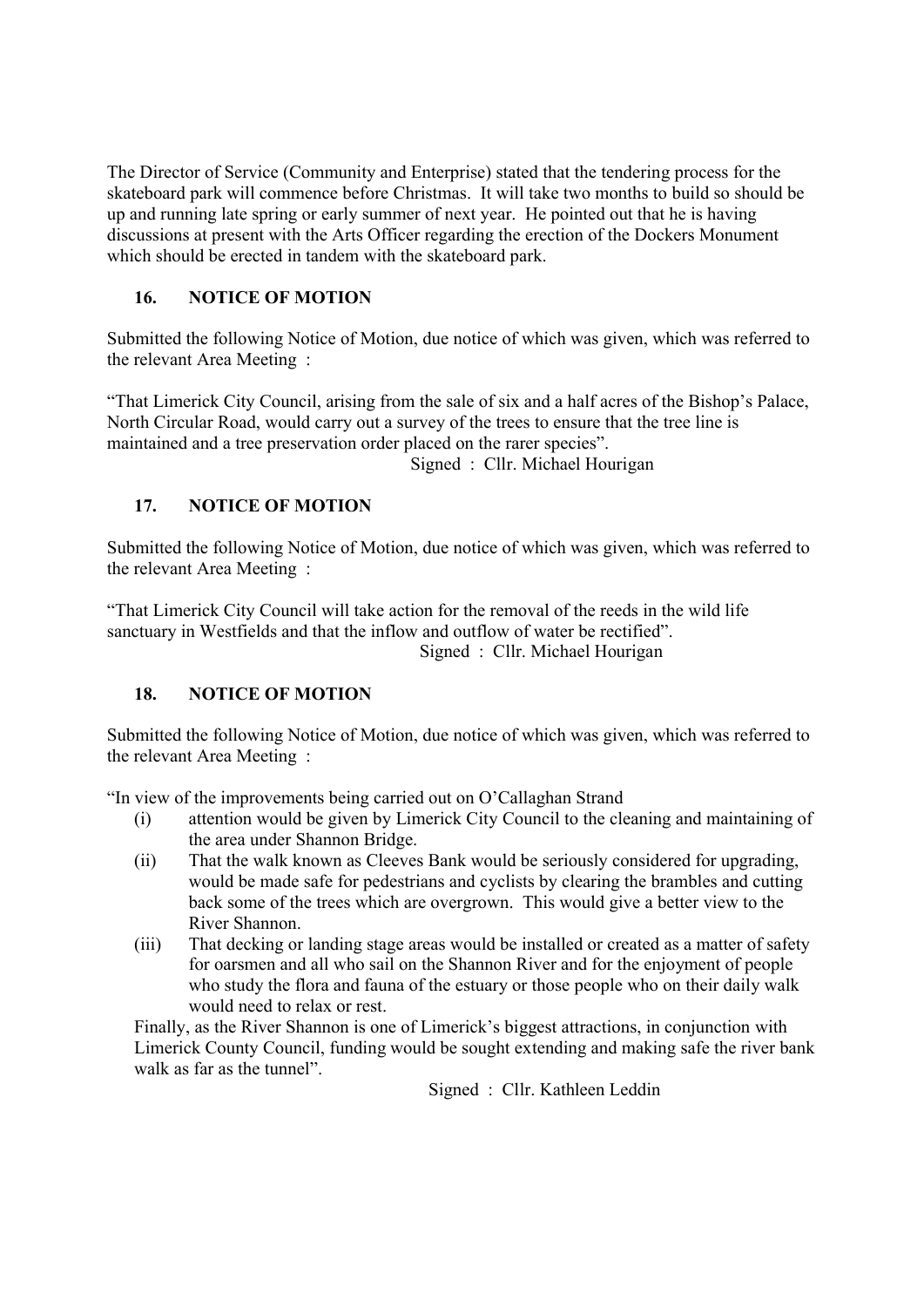## **19. NOTICE OF MOTION**

Submitted the following Notice of Motion, due notice of which was given, which was referred to the relevant Area Meeting :

"That Limerick City Council, as a matter of extreme urgency, formulates a comprehensive plan for

- (a) the upgrading, improvement and enhancement of the Baggot Estate;
- (b) the elimination of anti-social behaviour and other unlawful activities such as drinking in public open spaces in the said estate contrary to the relevant Bye-Laws of Limerick City Council;
- (c) the preservation of trees and the making / enforcement of tree preservation orders;
- (d) the elimination of litter on the said estate;
- (e) that it designates/allocates the appropriate level of funding for this work;

and that it furnishes a full report on these and other relevant matters".

Signed : Cllr. Pat Kennedy

## **20. NOTICE OF MOTION**

Submitted the following Notice of Motion, due notice of which was given, which was referred to the Economic Policy Development and Future Planning Strategic Policy Committee Meeting :

"That Limerick City Council as a matter of extreme urgency :

- (a) formulates an updated and effective plan to promote and encourage the conservation, retention and preservation of areas, structures and precincts of special architectural, historical, archaeological, artistic, cultural, scientific, social or technical interest, situated with the Architectural Conservation Area (ACA) ;
- (b) makes application to the Minister for the Environment under Section 80 of the Planning and Development Act 2000 for an appropriate level of grant aid to defray expenses and to assist persons carrying out works to protected structures".

Signed : Cllr. Pat Kennedy

## **21. NOTICE OF MOTION**

Submitted the following Notice of Motion, due notice of which was given, which was referred to the Cultural and Sporting Strategic Policy Committee Meeting :

"That Limerick City Council will work with Limerick Youth Services, Paul Partnership, the Southside Regeneration Agency and any other relevant interested body, to provide a Community/Youth Centre in Garryowen to service the Garryowen, Singland and Rhebogue<br>Areas". Signed: Cllr. Diarmuid Scully Signed: Cllr. Diarmuid Scully

Cllr. Kieran Walsh

## **22. ANY OTHER BUSINESS**

Cllr. J. Leddin referred to the 'For Sale' sign erected on the site in Mary Street which had been earmarked to the Housing Association for a centre for troubled teenagers and which had received full planning permission. He asked if there had been a change in housing strategy and expressed concern that the Elected Members were not consulted in relation to this matter. He indicated that